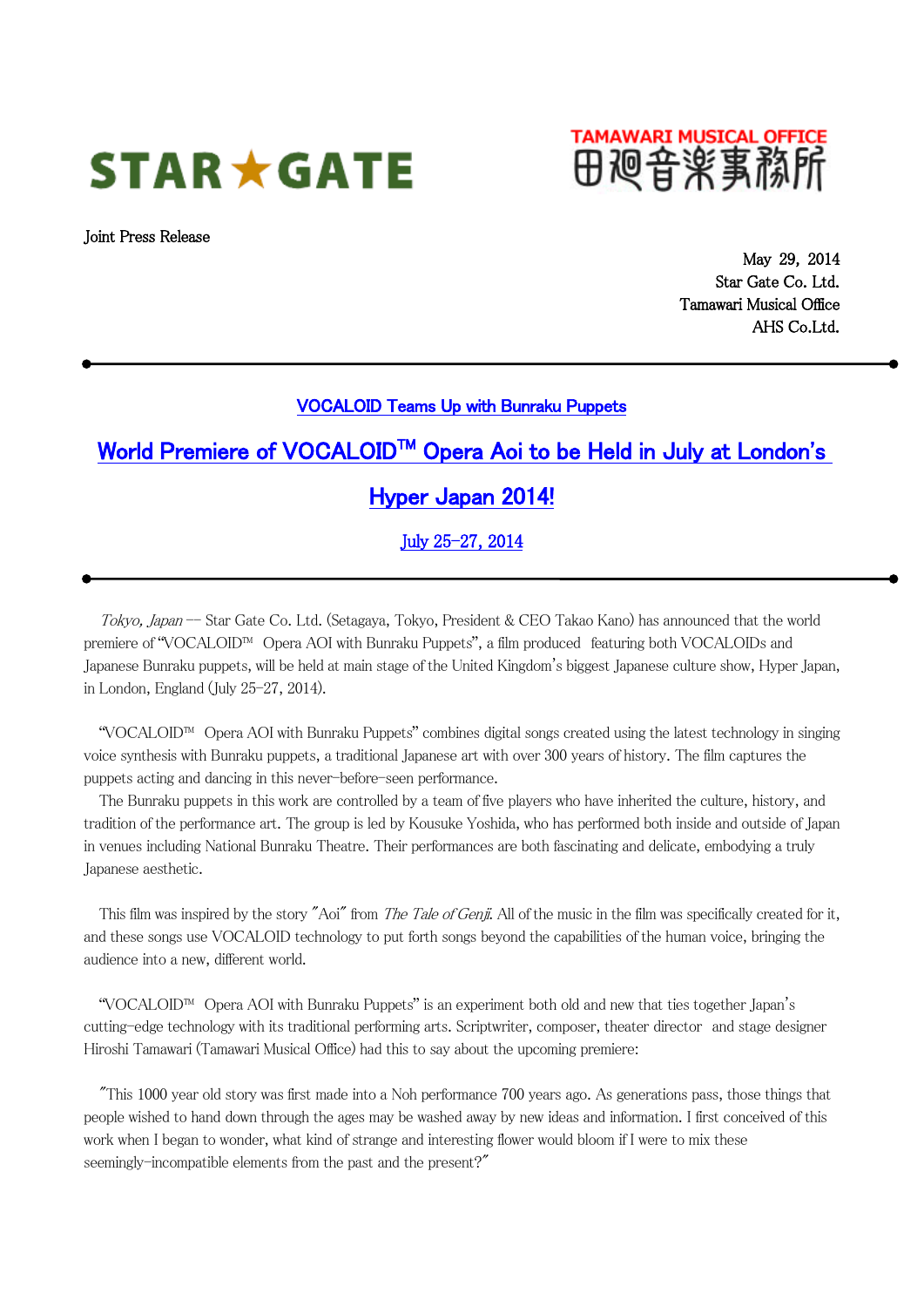After its premiere at Hyper Japan, "VOCALOID™ Opera AOI with Bunraku Puppets" is scheduled to be shown in Tokyo theaters this fall, giving viewers in Japan the opportunity to also experience its musical fusion of leading-edge technology and traditional performance arts.

Alongside the screening of the film, VOCALOID technology is scheduled to be introduced through daily on-site talk shows with voice actress Chihiro Ishiguro, the voice of VOCALOID3 Yuzuki Yukari. In addition to "VOCALOID™ Opera AOI with Bunraku Puppets", VOCALOID will be introduced and sold at Hyper Japan through a booth at the event.



#### ■About This Work

"VOCALOID™ Opera AOI with Bunraku Puppets" is a video work produced by Star Gate Co. Ltd., and was created in partnership with AHS Co.Ltd., which sells VOCALOID software including Yuzuki Yukari.

#### ■About Our Live Talk Show

The recognition of VOCALOIDs as characters has continued to grow within the United Kingdom and Europe as a whole. However, only a small number have heard their "raw voices." For this reason, Chihiro Ishiguro, the character voice of VOCALOID 3 Yuzuki Yukari, is scheduled to hold daily talk shows at Hyper Japan in order to teach fans more about VOCALOID.

※Event details, dates, times, and other information will be announced through the official website on a later date.

#### ■Overview

A 30 minute-length opera film, in which you will see no human beings acting. VOCALOID provides all the songs for the play. VOCALOID is a singing voice synthesis technology and the name of the application software based on that technology. All the actresses in the play are Bunraku puppets. Bunraku is one of Japan's traditional performing arts with 300 years of history, designated a World Intangible Heritage by UNESCO. The trinity of lifelike puppet play, songs from VOCALOID and techno music using Japanese traditional musical instruments illustrates the deep complexity of the human psyche.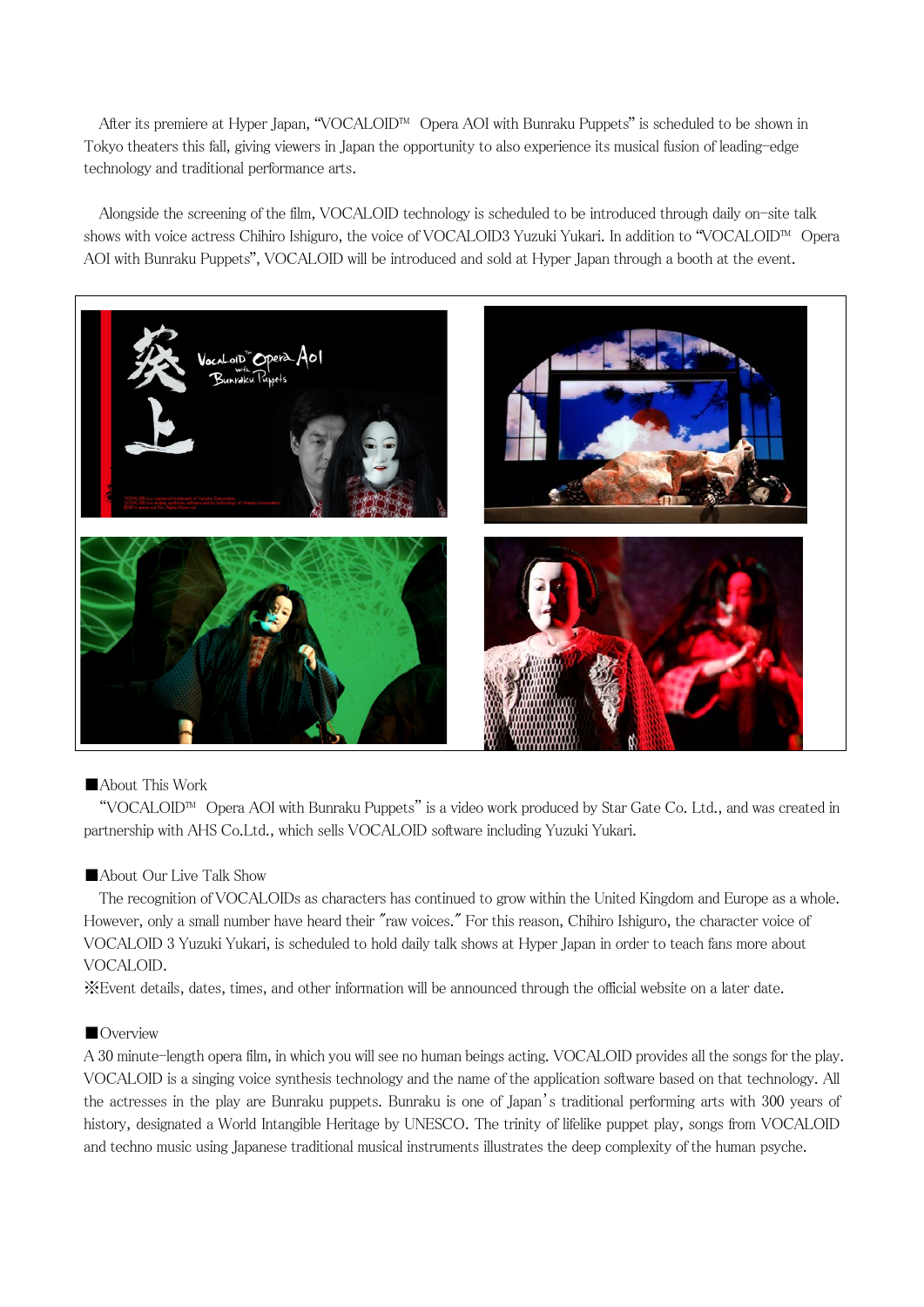#### ■What is VOCALOID™?

VOCALOID is a technology for singing voice synthesis developed by Yamaha that allows users to input melody and lyrics in order to synthesize singing, as well as the name of the application software based on it. VOCALOID uses its Synthesis Engine to synthesize singing voices using fragments of voices recorded from actual singers, called the Singer Library. By adding further expressive singing voice information to the score, such as vibrato, users are able to produce even more realistic singing voices. In particular, the element of breathing sounds especially natural in VOCALOID singing voices. In "Opera AOI", three VOCALOID libraries; Yamaha's"VY1V3", AHS's "Nekomura Iroha", and "Yuzuki Yukari" have been used to create an enchanting mood.

#### ■What are Bunraku Puppets?

Bunraku is one of Japan's representative traditional performing arts, designated a World Intangible Heritage by UNESCO in 2003. It is a trinity of narrative recitation (Tayu), shamisen (shamisen; three-stringed Japanese musical instrument) music and Bunraku puppets in performance. The origins of present-day Bunraku date back to the seventeenth century, when older puppet shows (ayatsuri ningyo) were integrated with the medieval narratives (joururi) and called ningyo joururi, "puppet narrative". It affected the development of Kabuki, another representative Japanese traditional performance art.

Opera AOI uses 3 Bunraku puppets and puppet players for them. Those puppets are dressed in modern haute couture dresses. For more details of Bunraku Ningyo Joururi, please refer to the following website. http://www.bunraku.or.jp/about/pdf/english.pdf

#### ■About Hyper Japan

Hyper Japan is the UK's biggest Japanese culture festival and Europe's biggest celebration of Japanese food. Hyper Japan shows visitors the "Real Japan" and is held by the London-based Japanese media company Cross Media Ltd. It receives assistance from Japanese public institutions including the Embassy of Japan in the UK, JETRO, JNTO, the Japan Foundation, CLAIR, and others.

#### ・Event Dates

2014: July 25 (Fri): 12PM - 8PM July 26 (Sat): 9:30AM - 8PM July 27 (Sun): 9:30AM – 6PM

・Location: EARLS COURT ONE (The largest event venue in West London) [Address] Earls Court Exhibition Centre, Warwick Road, London SW5 9TA

・More Information about Hyper Japan (Japanese) http://www.hyperjapan.co.uk/download/2014/HYPERJAPAN2014\_PLAN\_JAPAN.pdf

Hyper Japan Official Website http://hyperjapan.co.uk/

■Information About AOI (Please visit the official website for more information.)

・Widescreen / 2K / Approx. 30 Mins.)

・Movie Director / Editor / Background Visuals: Shin Kano (Star Gate Co. Ltd. )

・Script / Music / Theater direction / Stage Design: Hiroshi Tamawari (Tamawari Musical Office)

・Cast: Kousuke Yoshida, Kanichi Yoshida, Monhide Kiritake, Tamase Yoshida, Kanjirou Kiritake (BUNRAKU-KYOKAI)

・Equipment Assistance: Blackmagic Design, KYOEISHA Co.Ltd

■Opera AOI Official Website